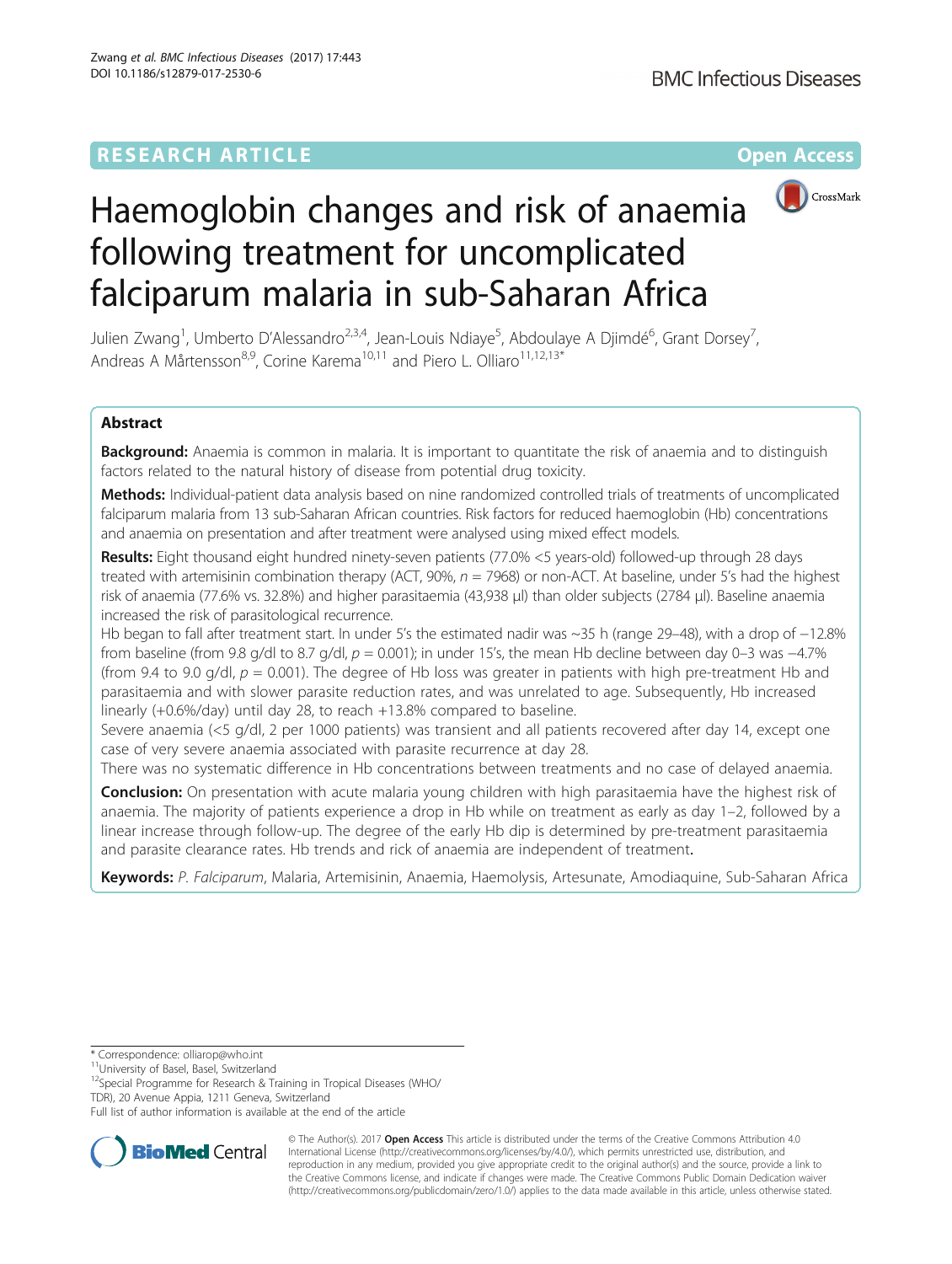# Background

As anaemia is a common occurrence in malaria, it is often difficult, in treated patients, to disentangle disease from drug effects. Malaria anaemia has both central (decreased red cell production) and peripheral causes (haemolysis, phagocytosis of infected and uninfected erythrocytes) [[1, 2\]](#page-8-0). Artemisinin-based Combination Therapy (ACT) the treatment of choice for uncomplicated Plasmodium falciparum malaria [\[3\]](#page-8-0) - is generally safe and well-tolerated, but anaemia remains a potential concern, in particular for artemisinin derivatives. In vitro experiments point to interference with erythropoiesis at the proerythroblast and basophilic erythroblast stage [\[4\]](#page-8-0). In humans, acute delayed haemolytic anaemia has been reported following artesunate injections in severe malaria [\[5\]](#page-8-0), but not with ACT in uncomplicated falciparum malaria; transient anaemia has been reported in uncomplicated malaria after administration of artesunate, alone or as part of ACT [[6](#page-8-0)–[11\]](#page-8-0), with a dosedependent risk [\[12\]](#page-8-0). As safety in general, and laboratory data in particular, are under-reported in antimalarial drug trials, limited information can be derived from aggregated data from the published literature. In particular anaemia, even when monitored, is variably reported as a continuous variable (haemoglobin concentration) or categorical variable (using different thresholds and severity classes).

This group therefore joined to create an individual participant-level database (IPD) of patients enrolled in studies conducted in Sub-Saharan Africa and applied a common, standardised analytical approach to quantify the risk of anaemia in patients presenting with acute, uncomplicated falciparum malaria, and analysed the changes in haemoglobin levels and anaemia status after treatment.

# Methods

Data on age, parasitaemia, haemoglobin (Hb), treatment and treatment outcome were extracted from primary data of nine randomized controlled trials (RCT) conducted in sub-Saharan Africa, of which seven had 28-day [\[13](#page-8-0)–[20](#page-9-0)], and two had 42-day follow-up [\[20](#page-9-0), [21\]](#page-9-0). The RCTs included in this paper were conducted to assess the efficacy and safety of different malaria treatment in sub-Saharan Africa using the WHO protocol (Zwang 2009, Zwang 2014). Data were censored when patients were lost to follow-up or had microscopy determined recurrent parasitaemia during follow-up.

Anaemia was defined and graded as per WHO, 2011 by age and sex [\[22\]](#page-9-0) (Additional file [1](#page-7-0): Table S1). Recovery from anaemia was defined as Hb increasing to levels above the aforementioned levels. Worsening of anaemia was any increase at any time in the grade of severity compared to pre-treatment (abnormal Hb in subjects with normal pre-treatment value, or an abnormal value that was of higher grade than pre-treatment). Drug-event relationship could not be attributed as it had not been assessed systematically across the clinical trials.

Treatments were artesunate-amodiaquine (ASAQ, as either fixed-dose or co-blister formulations) and comparators including artemisinin combination therapy (ACT: artemether-lumefantrine, AL; artesunate plus sulphadoxine/ pyrimethamine, AS + SP; dihydroartemisinin-piperaquine, DP) or monotherapy (artesunate alone, AS; amodiaquine alone, AQ) or non-artemisinin containing combinations  $(AO + SP)$ .

#### Ethics

All trials were conducted according to the Helsinki declaration and received approval by their respective ethics committees. These analyses are in accordance with the patient informed consent. Data were completely and irreversibly anonymised at the source before being shared and merged into the common database.

#### Statistical analysis

Categorical data (proportions of patients becoming or recovering from anaemia) were compared using the chi-square or the Fisher's exact test. For non-normally distributed data comparisons used the Mann-Whitney and the Kruskall-Wallis tests and correlations, the Spearman test.

Definitions: D (Day)  $0 =$  pre-treatment;  $HDR_{d1}$  (Hb decrease rate) = percentage difference in Hb concentration from D0 to D1;  $PRR_{d1}$  (parasite reduction rate) = percentage difference in parasite density from D0 to D1; PCT (parasite clearance time) = time to reach a negative malaria smear for two consecutive days; nadir = the lowest Hb value at any time on-study;  $T_n$  (time-to-nadir) = time at which the nadir was reached for each study subject.

All available Hb values for every patient were considered from D0 through D28. The risk of anaemia was assessed by mixed-effect logistic regression model to account for between-sites heterogeneity. The adjusted risks (AOR) allowed for patients' age, parasitaemia (log-transformed), parasitological recurrence, treatment and trial.

The risk of Hb dropping, resulting in anaemia at D3, or anaemia severity increasing, was analysed as a binary variable by mixed-effect logistic regression models. The percentage Hb decrease at nadir was analysed using mixed-effect linear regression models. Hb trends from D3 to D28 were assessed by a mixed-effect linear regression model and expressed as  $y = ax + b$  (were y, Hb; a, slope;  $x$ , time;  $b$ , constant).

Confidence intervals were calculated at 95% (95%CI), and comparisons considered significant when  $p < 0.05$ . Data were analysed using Stata v13 (Stata Corp.).

#### Results

Analyses were based on 8897 patients, 89.6% treated with an ACT and 10.4% with non-ACTs (Additional file [2](#page-7-0): Table S2, Additional file [3](#page-7-0): Fig. S1), providing 38,864 Hb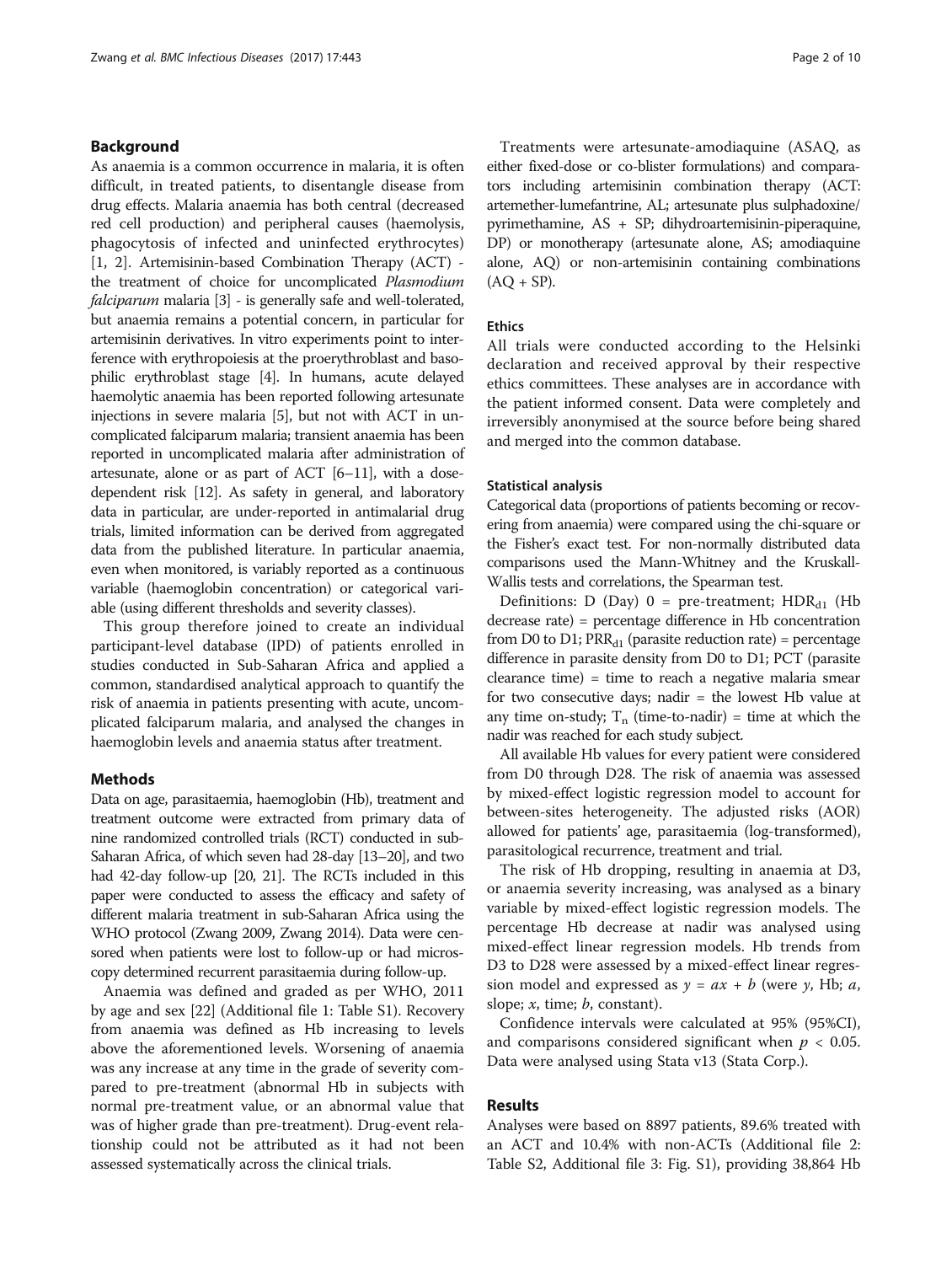measurements (93% and 7% for ACT and non-ACT, respectively).

Study characteristics are in Additional file [4](#page-7-0): Table S3: 98% ( $n = 8728$ ) of subjects had at least one other recorded value post-D0 (58% at D3, 80% at D7, 73% at D28); 18% ( $n = 1645$ ) children <5 years-old enrolled in Liberia, Mozambique, Rwanda and Uganda had daily measurements on D0 through D3; an additional 11%  $(n = 1000)$  had daily measurements on D0 through D2. All but two studies (Uganda and Rwanda) had at least three measurements: D0, D28 and one in-between: D7 (11%, in four countries), D14 (20%, two countries), and D3, D7, and D14 (17%, two countries).

Patients' baseline characteristics by study are in Table 1 and Fig. 1: 77% were children <5 years of age, 24.1% were 5–11 years-old, 4.5% were 12–14 years-old, and 11.0% ≥15. The geometric mean D0 parasite density was 13,790 overall, ranging from 594 (Liberia [\[19\]](#page-9-0)) to 39,023 parasites/μl (Mozambique [\[13\]](#page-8-0)).

# Anaemia and haemoglobin levels on presentation with acute falciparum malaria

Sixty-seven percent (67.3%,  $n = 5978/8897$ ) of subjects had anaemia on D0, 63% mild or moderate. The mean D0 Hb was 10.2 g/dl (standard deviation 2.05) and the median 10.1 g/dl (range 3.4–18.3).

Hb increased with age (from a median of 9.6 g/dl in < 5 years-old to 14.1 g/dl in males ≥15 years), corresponding to a decreasing prevalence of anaemia (from 77.6% to 22.1%, respectively, Fig. [2](#page-3-0)).

A multivariate logistic regression model with mixed effects found that the risk of D0 anaemia decreased significantly with increasing age ( $p = 0.001$  for all comparisons vs. under 5's). Parasitological recurrence during follow-up was more frequent in subjects with D0 anaemia (AOR 1.45, 95% CI 1.23–1.73,  $p = 0.001$ ).

Overall, higher D0 parasite density correlated with lower Hb by linear regression, mixed effect model (Fig. [3\)](#page-3-0) except for <5 year-olds who had higher D0 geometric mean parasite densities (43,938 μl) than older subjects (2784 μl) (Additional file [5](#page-7-0): Fig. S2).

# Anaemia during treatment and follow-up Occurrence of anaemia

From D0 to last observation, 82.7% of the patients had at least one Hb measurement fulfilling the anaemia criteria (any grade of severity), corresponding to 26,408 (67.9%) of the total 38,864 Hb measurements; of these, 20,430 (77.4%) occurred after treatment start (D1-D28). Moderate or more severe anaemia (≥grade 2) occurred in 47.6% of all measurements (18,486/38,864), in 76.5% of episodes (14,148/ 18,486) after treatment start (D1-D28). Post-D0 anaemia was less frequent on ACT: all-grade (77.3% vs. 80.3%,  $p = 0.036$ ); ≥grade 2 anaemia (76.4% vs. 81.1%,  $p = 0.007$ ).

#### Severity of anaemia

Five patients had very severe anaemia (grade 4) at D0. Overall, 19 patients had 27 records of transient very severe anaemia, corresponding to 2/1000 patients (19/ 8897). All episodes of very severe anaemia occurred by D14 in ACT groups, corresponding to 1 per 1000 (27/ 26,408) of all anaemia episodes, with no difference between treatments. Only one patient had very severe anaemia on D28 concomitant with recurrent infection, while all other patients recovered after D14. No case of very severe anaemia was observed in patients treated with non-ACT.

#### Changes in anaemia status

Of the 8720 patients with at least one additional post-D0 Hb measurement, 67.9% were anaemic on presentation and 47.1% when last seen – the latter was composed of 41.9% who remained anaemic plus an additional 5.2% who became anaemic post-D0. Anaemia grade worsened in 31.9% patients.

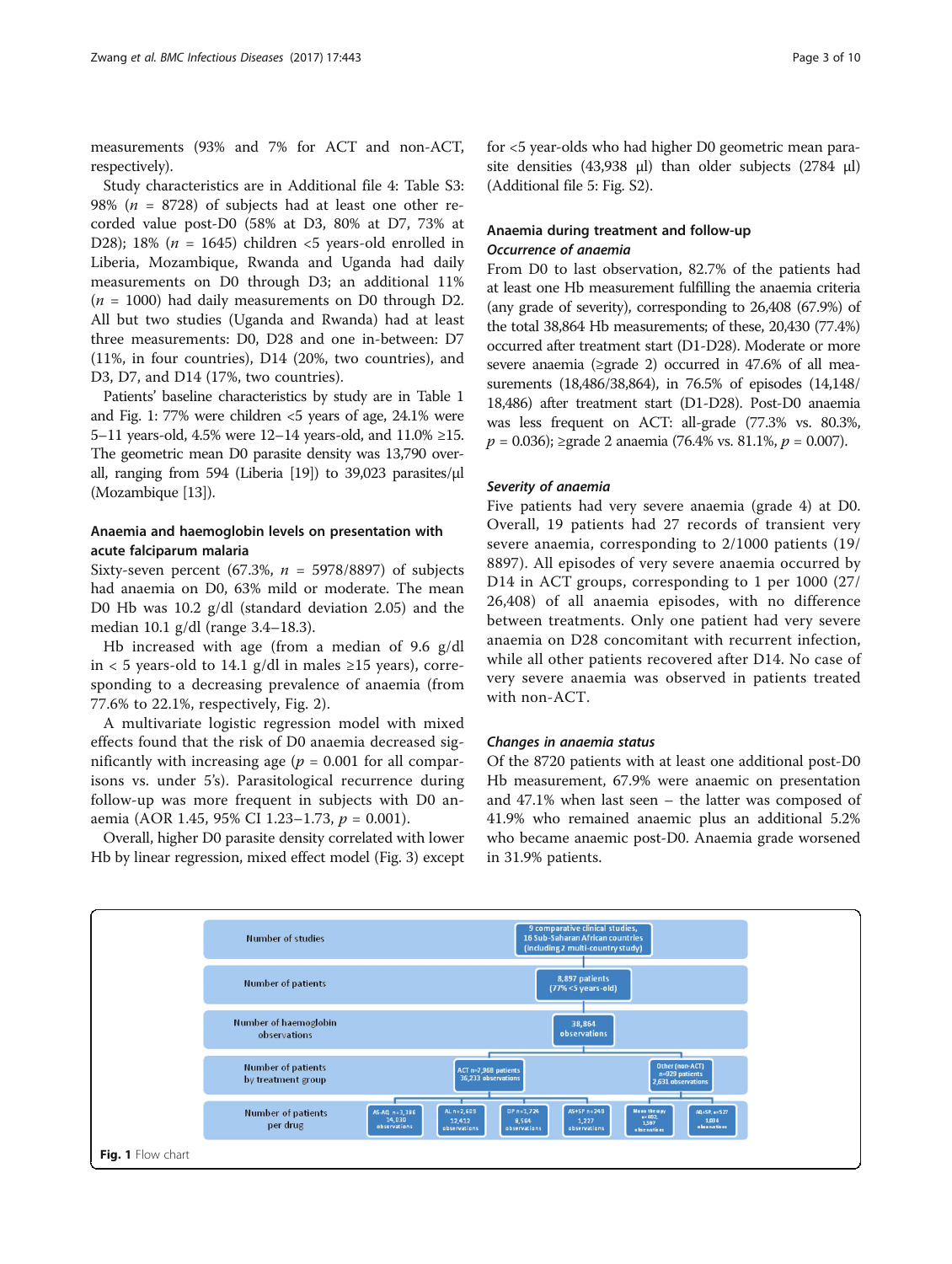<span id="page-3-0"></span>

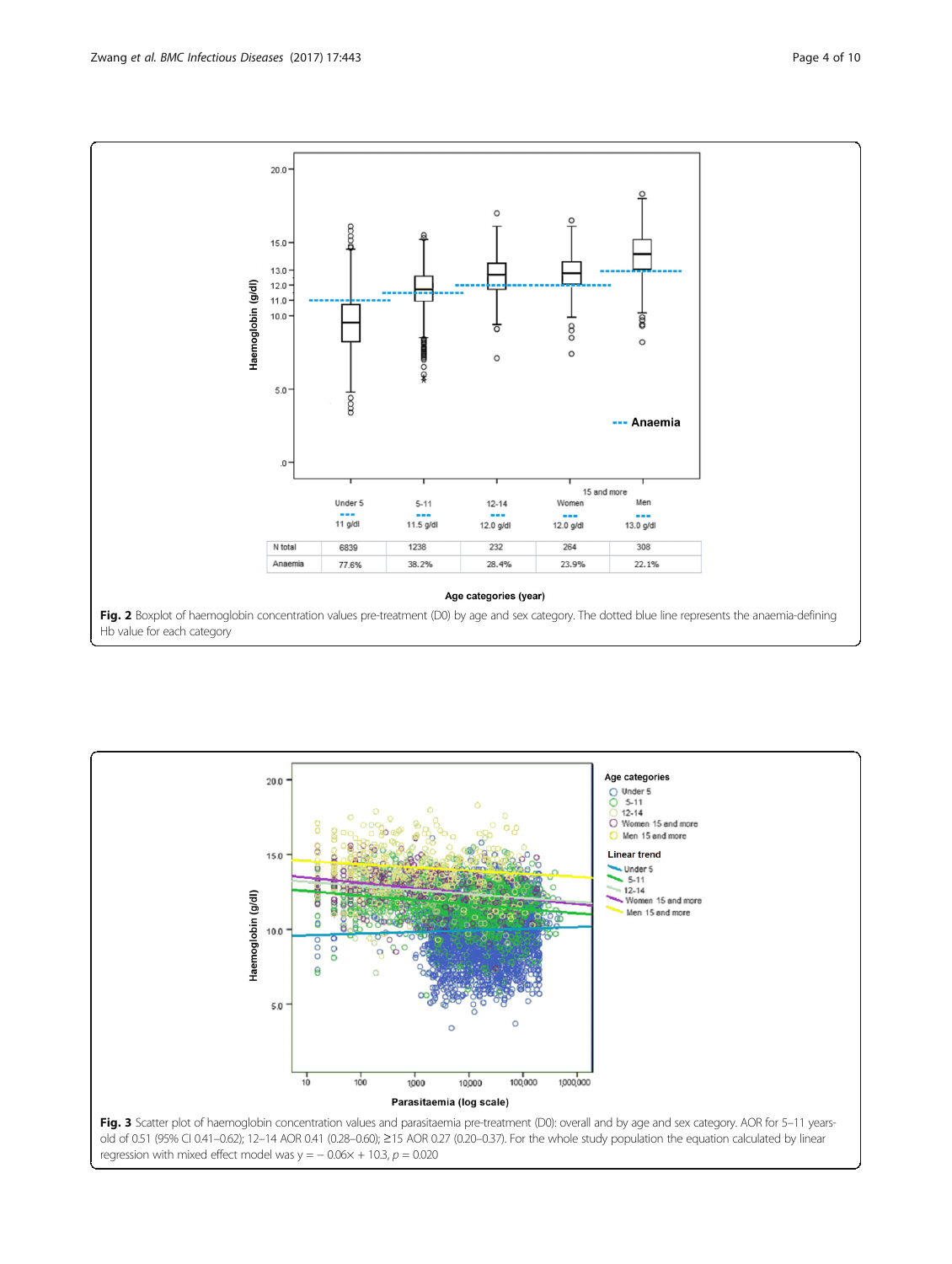Mixed-effect multivariate logistic regression model showed an increased risk of anaemia worsening in patients with higher D0 parasitaemia (AOR 1.65, 95% CI 1.52–1.79,  $p = 0.001$ ) and Hb (AOR 1.57, 95% CI 1.51–1.63,  $p = 0.001$ ), younger age (AOR 0.95, 95% CI 0.94-0.97,  $p = 0.001$ , per year of age). It detected no significant association with parasitological failure (AOR 0.94, 95% CI 0.81–1.12,  $p = 0.452$  and no difference between treatments, except a lower risk with  $AQ + SP$  (AOR 0.51, 95% CI 0.36–0.72,  $p = 0.001$ ) compared to ASAQ.

# Haemoglobin levels during treatment and follow-up Haemoglobin levels changes (D0 – D3 – D28)

Ten countries and 15 sites (Burkina Faso, Gabon, Liberia, Mali, Mozambique, Nigeria, Rwanda, Uganda, Zambia, Zanzibar) had Hb measurements on D0, D3 and then weekly from D7-D28 ( $n = 4886$  inclusive of the 1645 above; median age 2 years, range 6 months to 14 years). Between D0 and D28, Hb increased by +13.8% (from 9.4 to 10.7 g/dl).

#### Haemoglobin levels changes between D0 and D3

On D3, Hb concentrations decreased −4.6% (95% CI -4.3% to −4.9%), from 9.4 to 9.0 g/dl; such decrease was of −4.5% (95% CI −.2% to −4.8%), from 9.3 to 8.9 g/dl, in patients treated with ACT and −7% (95% CI -8.5%-5.6%) on AS. The D3 drop in Hb was greater for subjects with normal D0 Hb (from 11.9 to 10.8 g/dl, −9.3%, 95% CI -9.9% to −8.6%) than for those who were anaemic (from 8.9 to 8.6 g/dl,  $-3.4\%$ , 95% CI  $-3.7\%$  to  $-3.0\%$ ,  $p = 0.001$ ).

A multivariate logistic regression model with mixedeffect showed that the risk was higher for patients with higher D0 parasitaemia (AOR 2.51, 95% CI 2.23–2.83,  $p = 0.001$  and Hb (AOR 1.19, 95% CI 1.14-1.24,  $p = 0.001$ ) and lower for older subjects (AOR 0.87, 95% CI 0.83–0.92,  $p = 0.001$ ), while no significant association was found with parasitological failure (AOR 1.13, 95% CI 0.95– 1.34,  $p = 0.177$ ) and treatment (all comparisons  $p > 0.1$ ).

#### Time to haemoglobin nadir, children <5 years-old

Two studies enrolled 1645 children <5 years-old (median age 2.3 years, range 0.5–4.9) in Liberia [[19](#page-9-0)], Mozambique, Rwanda, and Uganda [[13](#page-8-0)] and recorded Hb on D0-D3, D7, D14, D21, D28. D0 parasite density was 23,908 /μl overall but varied across sites ( $p = 0.001$ ). Median time-tonadir (Tn) was D2 Table 2), and was independent of treatment (all comparisons  $p > 0.1$ ). The predicted median T<sub>n</sub> calculated by linear regression was 35 h, ranging from 29 h with ASAQ in Uganda to 48 h with DP in Rwanda (Additional file [6](#page-7-0): Fig. S3).

The nadir occurred in 78% between D1–3, with the highest proportion on D2 (34%). The highest rate of Hb decrease  $(-12.6%)$  and slope  $(-1.25)$  were at D1. The  $PRR_{d1}$  was highest (98.4%) for the patients whose Hb increased post-D0 (HDR $_{d1}$  + 8.3%) and lowest (83.8%) in those with nadir at D3 ( $HDR_{d1}$ –1.8%). Excluding the 11% subjects with no decrease, overall Hb dropped from 9.8 g/dl to 8.7 g/dl (−1.18 g/dl or - 11.4%, 95% CI -11.0% to  $-11.8\%$ ,  $p = 0.001$ ) (Table 2). The patterns of evolution of Hb levels are shown in Additional file [7:](#page-8-0) Fig. S4.

Subjects whose Hb increased after baseline (nadir on D0) had significantly lower D0 parasitaemia (14,410 μl) and Hb (9.0 g/dl) than those whose Hb decreased post-D0 (parasite density =  $25,403/\mu$ ; Hb = 9.9 g/dl,  $p = 0.001$ ). Subjects with higher D0 parasitaemia had longer  $T_n$  $(r = 0.281, p = 0.001,$  Spearman test); the correlation between parasitaemia and  $T_n$  occurring between D1 and D7 was also significant ( $r = 0.060$ ,  $p = 0.021$ , Spearman test) (Fig. [4\)](#page-5-0).  $T_n$  was longer, and the drop in Hb greater, in patients without D0 anaemia (mean  $T_n$  3.0 days; Hb change −14.7) than those presenting with anaemia (mean T<sub>n</sub> 2.1 days; Hb change −10.4%,  $p = 0.001$ ). The PCT (but not PRRd1) of patients whose Hb increased right after treatment start was significantly faster ( $p = 0.001$ ) than that of patients with a decrease in Hb (whatever the time to nadir); no difference was apparent for either parameters between the groups with shorter and longer time to nadir.

Different approaches using linear regression mixedeffect multivariate analyses produced consistent results, whether the model includes the PRR $_{d1}$ , PCT or HDR $_{d1}$ . The Hb percentage decrease at  $T_n$  was greater in subject with higher D0 Hb and parasitaemia ( $p = 0.001$ ) and those with longer PCT ( $p = 0.001$ ), and smaller in those with higher PRR<sub>d1</sub>. A slight difference between models was that the Hb percentage decrease was independent of age when PRR<sub>d1</sub> is used in the model ( $p = 0.088$ ) but lower in older patients ( $p = 0.010$ ) when using PCT. It was lower in patients treated with AL or DP than ASAQ  $(p = 0.001$  in all comparison except DP when using PCT,  $p = 0.070$ .

Special attention was paid to the interaction between Hb and parasitaemia at D1 (when on average  $\sim$  93% of the parasites were cleared – see Table 2). The rate at which Hb fell (measured as Hb decrease rate from D0 to D1, HDR<sub>d1</sub>) was slower in patients with longer T<sub>n</sub> and faster in patients with higher D0 Hb ( $p = 0.001$ ). Concerning parasitaemia,  $HDR<sub>d1</sub>$  was higher in patients with higher D0 parasitaemia ( $p = 0.001$ ), and those with longer PCT ( $p = 0.001$ ), but was unrelated to PRR<sub>d1</sub>  $(p = 0.112)$  and age  $(p = 0.296$  and  $p = 0.124$  in either models).  $HDR<sub>d1</sub>$  was less in patients treated with AL or DP than with ASAQ  $(p = 0.001)$ .

## Haemoglobin recovery post-treatment

After an initial decrease in Hb concentrations, a + 19.4% increase from D3 to D28 (from 8.9 to 10.7 g/dl) was observed with a steady significant linear increment in Hb of +0.065 g/dl/day throughout D28, i.e. +0.6% daily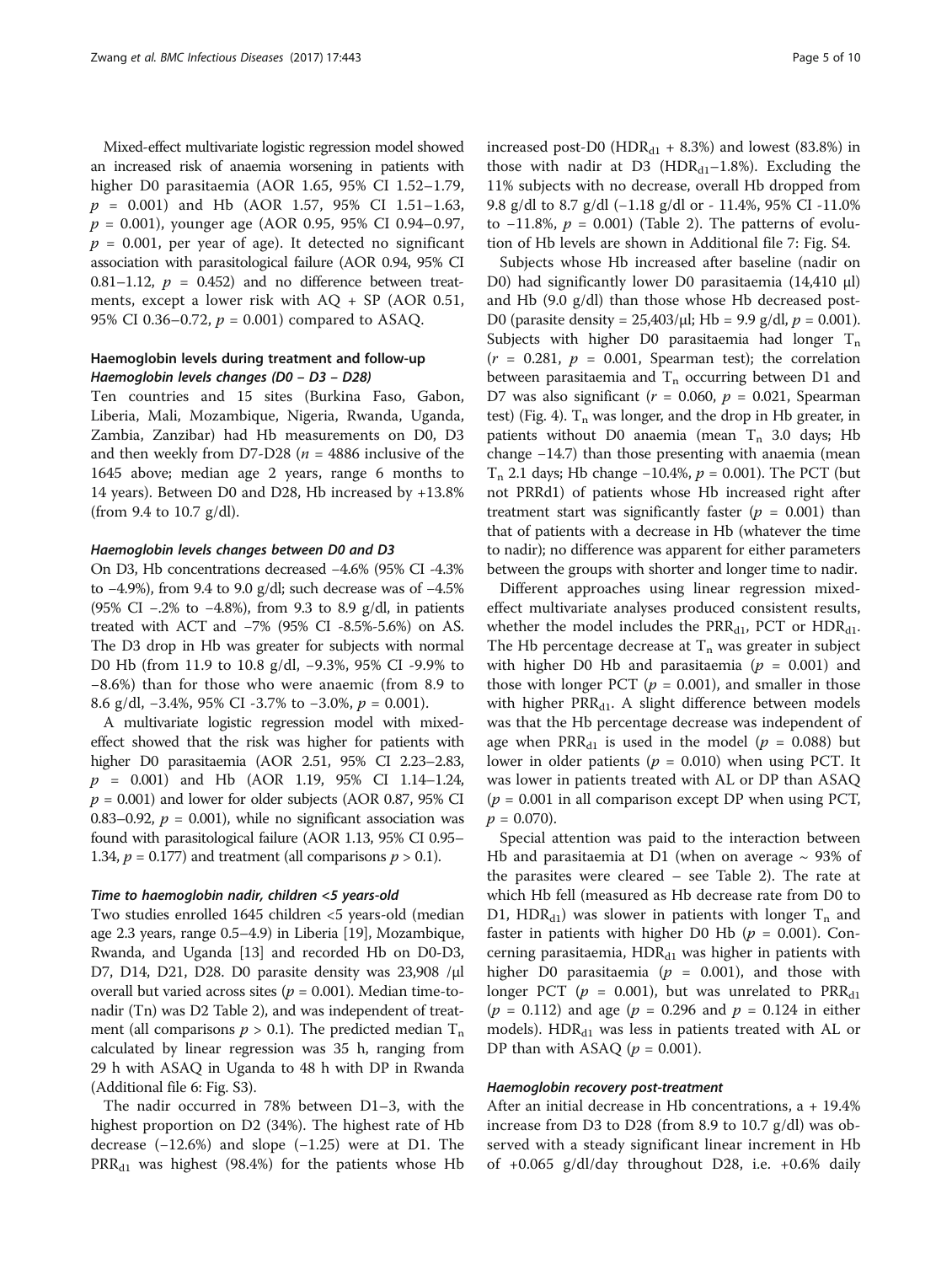<span id="page-5-0"></span>

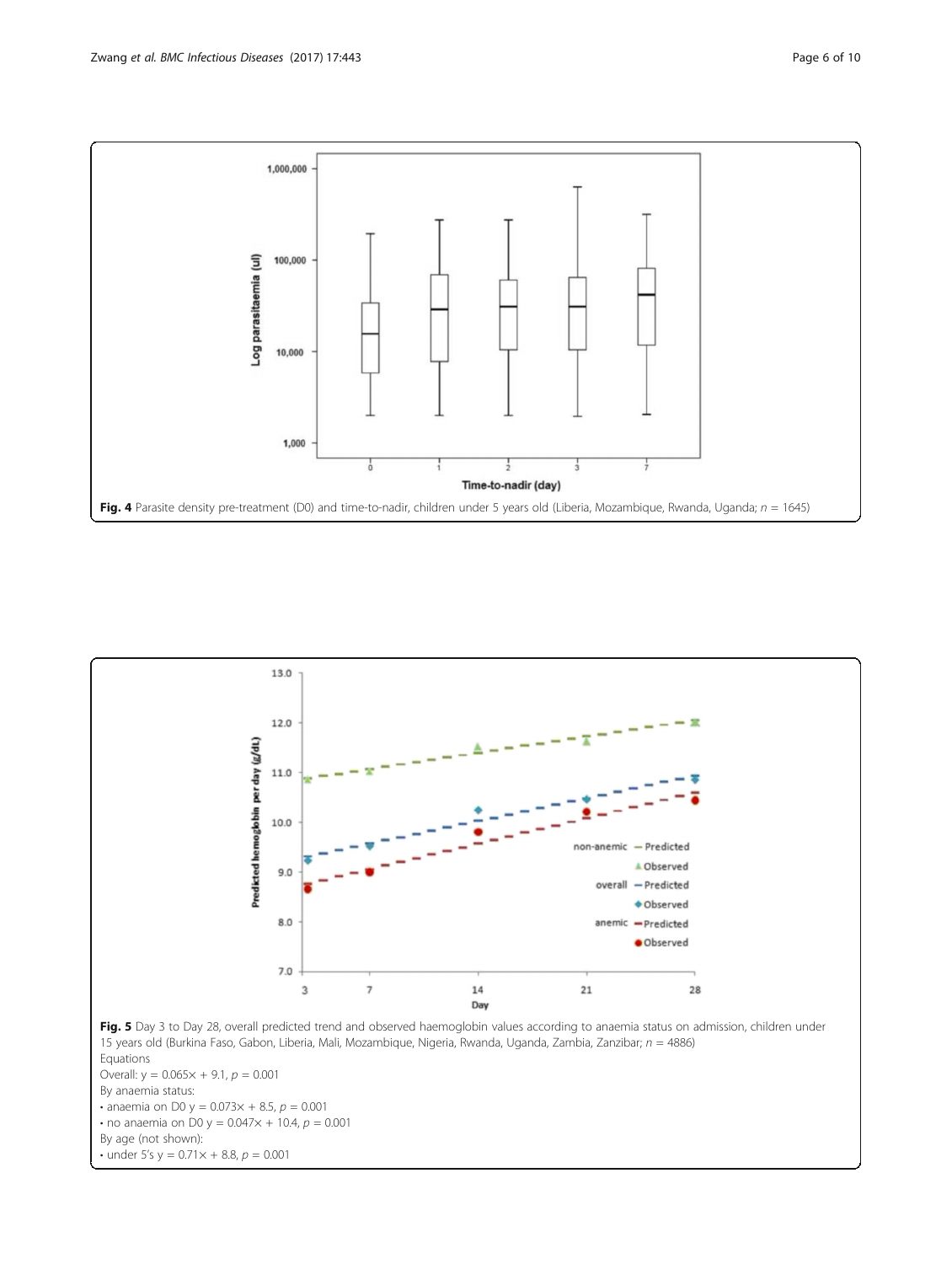(Fig. [5](#page-5-0)). Patients with normal D0 Hb levels experienced a significant slower recovery  $(+0.047 \text{ vs. } +0.073 \text{ g}/\text{d}l/\text{day})$ ,  $p = 0.001$ ; corresponding to a daily Hb increase of +0.4% and +0.7%, respectively) than those with pre-treatment anaemia.

Linear regression mixed-effect model found that the recovery in under 5's was not significantly different from the 5–15 years-old ( $p = 0.059$ ), but that it was significantly faster in patients with anaemia on D0 than those without anaemia ( $p = 0.001$ ). No between-treatment difference was detected.

# **Discussion**

While anaemia is a common feature of uncomplicated falciparum malaria, studying anaemia during and after malaria treatment is challenging because it is difficult to disentangle the contributions of the infection itself, the process of recovering from the disease, and drug-induced adverse events. Furthermore, Hb is measured inconsistently across antimalarial drug trials during treatment and follow-up, and sometimes not often enough to describe with sufficient precision the patterns of Hb changes. Lastly, the definition and grades of anaemia may vary across studies. All this calls for more standardised study methodologies.

This analysis, representing a wide range of different geographical areas of Sub-Saharan Africa (nine studies at 24 sites in 13 countries), concerns nearly 9000 patients (of whom three-quarters are children under 5 years of age) treated with either ACT or non-ACT for uncomplicated falciparum malaria. Although the frequency of sampling during the study varied, Hb changes resulting in anaemia could be studied during treatment and follow-up and could be compared between treatments. Data were analysed both as continuous (Hb concentration) and categorical variable (age-dependent presence and grade of anaemia [\[22\]](#page-9-0)), and risk factors for anaemia and drop in Hb concentrations were assessed.

## Anaemia risk on presentation with an acute uncomplicated falciparum malaria episode

Anaemia was common in this largely paediatric patient population: over two-thirds presented with anaemia, and as many as 83% had at least one on-study Hb value below the anaemia-defining cut-off.

Comparing these results between this dataset and other published studies is difficult, as different cut-offs were used to define anaemia and some studies report mean or median Hb levels but not anaemia prevalence. Drawing generalizable conclusions is further complicated by the absence of information on background intensity of transmission and other conditions which may cause Hb to fall. For instance, considering recent studies, using Hb <11 g/dl as the general cut-off, the prevalence of anaemia was 36% in Mali in all-ages subjects with acute malaria ( $n = 5990$ ) with a geometric mean of ~18,000 parasites/ $\mu$ l [\[23](#page-9-0)]. When using haematocrit <30% (~Hb <10 g/dl) in a cohort of 672 Nigerian <5's with acute malaria, anaemia was found in 44% of subjects [[24\]](#page-9-0). Other studies report median Hb =  $8.6$  g/dl (>5000 children <11 yearsold, mean parasitaemia 9500 parasites/μl in Gabon) [[25\]](#page-9-0); mean Hb = 10.6 g/dl (>900 children <6 years-old, mean parasitaemia ~40,000 parasites/ $\mu$ l in Mali) [\[26](#page-9-0)]; mean Hb =0.7 g/dl (~800 children <10 years-old, mean parasitaemia 1250 parasites/μl in Zambia) [[27\]](#page-9-0); mean Hb = 9.9 g/dl - 10.4 g/dl (children <11 years-old, median parasitaemia ~14,000 parasites/ $\mu$ l in Cameroon) [[28\]](#page-9-0). Even within the present analysis we found wide inter-country variations, with pre-treatment prevalence of anaemia ranging from 2.3% (in Liberia where patients had lower parasitaemia [[19](#page-9-0)]) to 80.1% in Zanzibar, [[21](#page-9-0)], and mean pre-treatment Hb from 8.6 g/dl, Zanzibar [[21](#page-9-0)] to 12.9 g/dl in Liberia [[19](#page-9-0)].

While malaria is known to cause anaemia, the extent of Hb loss caused by each individual episode in not well quantified. In a previous paper [\[29](#page-9-0)] we estimated this drop to average 1.2 g/dl or 13% of a subject "normal status".

Not unexpectedly, young age was found to be a risk factor for anaemia on presentation with acute falciparum malaria: compared to circa three-quarters of the under 5's presented with anaemia, the relative risk was reduced by half to two-thirds in older subjects. There was a significant inverse correlation between parasitaemia and Hb concentrations overall.

## The fall and rise of haemoglobin

Hb drops soon after treatment starts to reach its nadir (−4% to −6%) between D1-D3, thus supporting the use of the latter as proxy for maximum Hb fall in the standard clinical trial. Thereafter Hb increases at a steady rate of ca. 0.6% per day. Patients with normal D0 Hb levels experience a greater fall (−6% vs. -3.1%) and slower recovery  $((+0.4\% \text{ and } +0.7\% \text{ per day}, \text{ respectively})$  than those with pre-treatment anaemia. This study found no evidence of delayed anaemia associated with oral artemisinin derivatives, or any other treatment; in fact, the risk of anaemia decreased with follow-up time.

This general trend hides three patterns of evolution of Hb concentrations which become apparent in under 5's undergoing intense monitoring: (a) the dominant response (~78%) is a decrease with the lowest Hb level recorded between D1 and D3. This appears to be a fairly homogeneous population with D0 parasitaemia ~25,000 parasites/μl, PCT ~30 h [\[30](#page-9-0)], Hb 9.7–9.9 mg/dl, and drop at nadir  $\sim$  -11.1 to -13.4%; (b) an additional 12% had their Hb nadir at their D7 visit; they had higher pretreatment parasite counts ( $\sim$ 30,000) and Hb (10.7 g/dl) but their final Hb drop was only marginally greater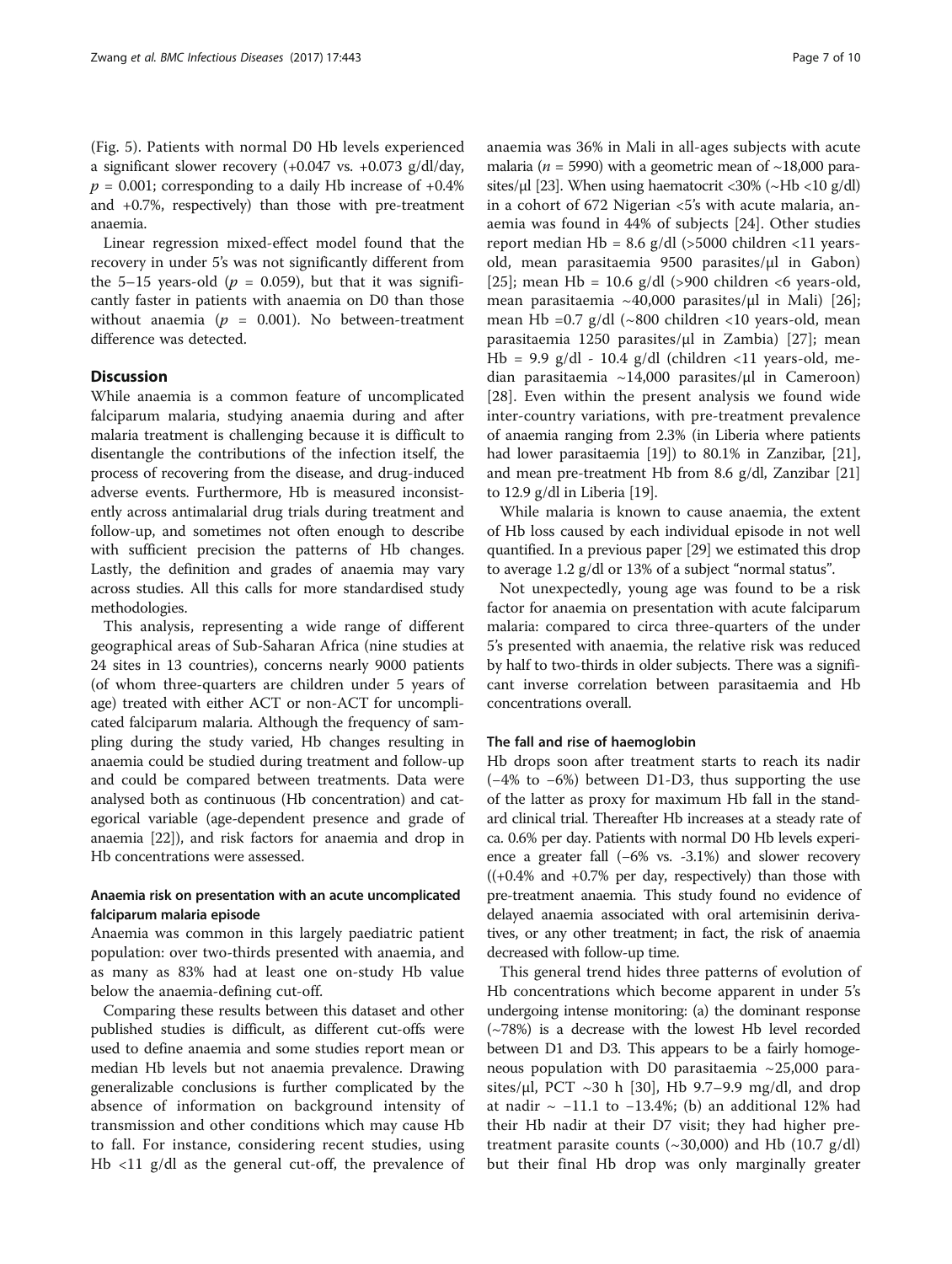<span id="page-7-0"></span>(−13.8%); (c) in a further 11% of these patients Hb started climbing immediately after treatment commenced (+8.3% on D1); they had lower D0 parasite counts and Hb than those whose Hb fell after treatment start. So, both pretreatment Hb and parasite counts were  $(b) > (a) > (c)$ , whereas the final Hb concentrations were  $(c) > (a) > (b)$ . Patients whose Hb started to increase immediately with treatment cleared their parasites faster: the PCT was  $(c) > (a) = (b).$ 

How are these different patterns explained, and how could they help us understand the relative effects on Hb of uncomplicated falciparum malaria and antimalarial treatment? We do not have all the elements to help us draw definitive conclusions. For instance we do not know how long had the patients been infected, and what the time-course of their Hb level had been before they came into observation. We know that malaria-induced anaemia is accounted for not only by the destruction of parasitized RBCs but also by the removal of uninfected RBCs and by central effects on erythropoiesis. If already on a downwards trend before treatment, Hb is therefore expected to continue to fall because some of these events will continue even when parasites are being killed by the treatment. In fact, parasite killing accounts for a small proportion of the Hb loss. Take for instance patients whose nadir was on D1 (D0 parasitaemia =  $23,221/\mu$ l; PRR<sub>d1</sub> = 95.4%, HDR<sub>d1</sub>–12.6%, Hb drop -1.27 g/dl), and assuming the MCH (mean cell Hb) to be 25 picograms  $(=2.5^{-11}$  g/RBC), a PRR<sub>d1</sub> = 95.4% would translate in a loss of 2.229 RBCs/dl and 0.055 Hb g/dl. This means that 96% of the total 1.27 g/dl Hb drop is unaccounted for by parasite killing (RBC destruction); this difference would remain very large even after allowing for the biomass of sequestered parasites which are not seen in the peripheral circulation. The total loss in RBCs (as calculated from the drop in Hb) is approximately 20 times that accounted for by parasite clearance. The early Hb drop and the absence of delayed anaemia reported in cases of severe malaria treated with artesunate [[31](#page-9-0)], makes the contribution of 'pitting' (removal of 'once-infected erythrocytes' by the spleen) in the case of uncomplicated malaria unlikely or unimportant, possibly because of the relatively lower parasite counts in uncomplicated malaria.

The malaria parasite is likely to determine the presence and degree of anaemia both directly by the abovementioned central and peripheral parasite effects, and also indirectly for example by inducing, through generalised vasodilation and internal fluid redistribution, complex changes in fluid balance resulting in the reduction of the effective circulating blood volume [\[32\]](#page-9-0), which are corrected during recovery. It is therefore possible that, since what we measure is concentrations and not absolute numbers, we have an incomplete picture of the real situation in terms of both anaemia on presentation and recovery post-treatment.

Our analyses point to a correlation between parasite clearance and changes in Hb levels. Linear regression mixed-effect multivariate analysis using different approaches concur to show that the degree of Hb loss after treatment start is greater in patients with high pre-treatment Hb and parasitaemia, is overall unrelated to age, whether measured at D1 as Hb decrease rate (HDR<sub>d1</sub>, approximately 24 h after treatment started) or at the time of nadir as percentage decrease from pretreatment values. The drop in Hb levels is greater in patients with slower parasite clearance and it is smaller as percent reduction at nadir in those with higher parasite clearance on D1. The early Hb fall seems therefore to be more a question of slower onset of drug action than it is of drug toxicity, is a short-term event, and is independent of treatment ultimately succeeding or failing or of patient's age.

#### Conclusions

This study clarifies issues about risk factors of anaemia in uncomplicated falciparum malaria before and after treatment. It identifies risk factors on presentation (young age, high parasitaemia), detects different patterns of responses following antimalarial treatment (immediate increase, or early or late decline followed by a linear increase afterwards to restore normal Hb concentrations), shows that the majority of subjects experience a drop within 1–2 days (thus earlier than commonly thought), and finds a relationship between the degree of the early Hb dip and slower parasite clearance. However, we still have an incomplete picture of the overall interaction between malaria infection, antimalarial treatment and anaemia risk, especially when it comes to the explaining the complex relationship between infection, treatment and haemoglobin.

## Additional files

[Additional file 1: Table S1.](dx.doi.org/10.1186/s12879-017-2530-6) Anaemia grades (g/dl) of severity according to age and sex. (DOCX 14 kb)

[Additional file 2: Table S2.](dx.doi.org/10.1186/s12879-017-2530-6) Breakdown by treatment. (DOCX 14 kb) [Additional file 3: Figure S1.](dx.doi.org/10.1186/s12879-017-2530-6) Number of patients by treatment. AS, artesunate; AQ, amodiaquine; ASAQ, artesunate-amodiaquine; AL, artemether-lumefantrine; DP, dihydroartemisinin-piperaquine; SP, sulphadoxine-pyrimethamine. (TIFF 1276 kb)

[Additional file 4: Table S3.](dx.doi.org/10.1186/s12879-017-2530-6) Study characteristics: number of Hb measurements (total and by treatment) and measurement days. (DOCX 17 kb)

[Additional file 5: Figure S2.](dx.doi.org/10.1186/s12879-017-2530-6) Scatter plot of haemoglobin concentration values and parasitaemia pre-treatment (D0): overall and by age and sex category. For the whole study population the equation calculated by linear regression with mixed effect model was  $y = -0.06x + 10.3$ ,  $p = 0.020$  (overall),  $y = 0.08x + 9.30$ ,  $p = 0.021$  (children <5 years-old) and  $y =$  $0.21\times$  + 12.4,  $p = 0.001$  (subjects of 5 years of age or more). (TIFF 4286 kb)

[Additional file 6: Figure S3.](dx.doi.org/10.1186/s12879-017-2530-6) Predicted median time-to-nadir by country and treatment group, children under 5 years of age (Liberia, Mozambique, Rwanda, Uganda;  $n = 1645$ ). ASAQ, artesunate-amodiaquine; AL, artemether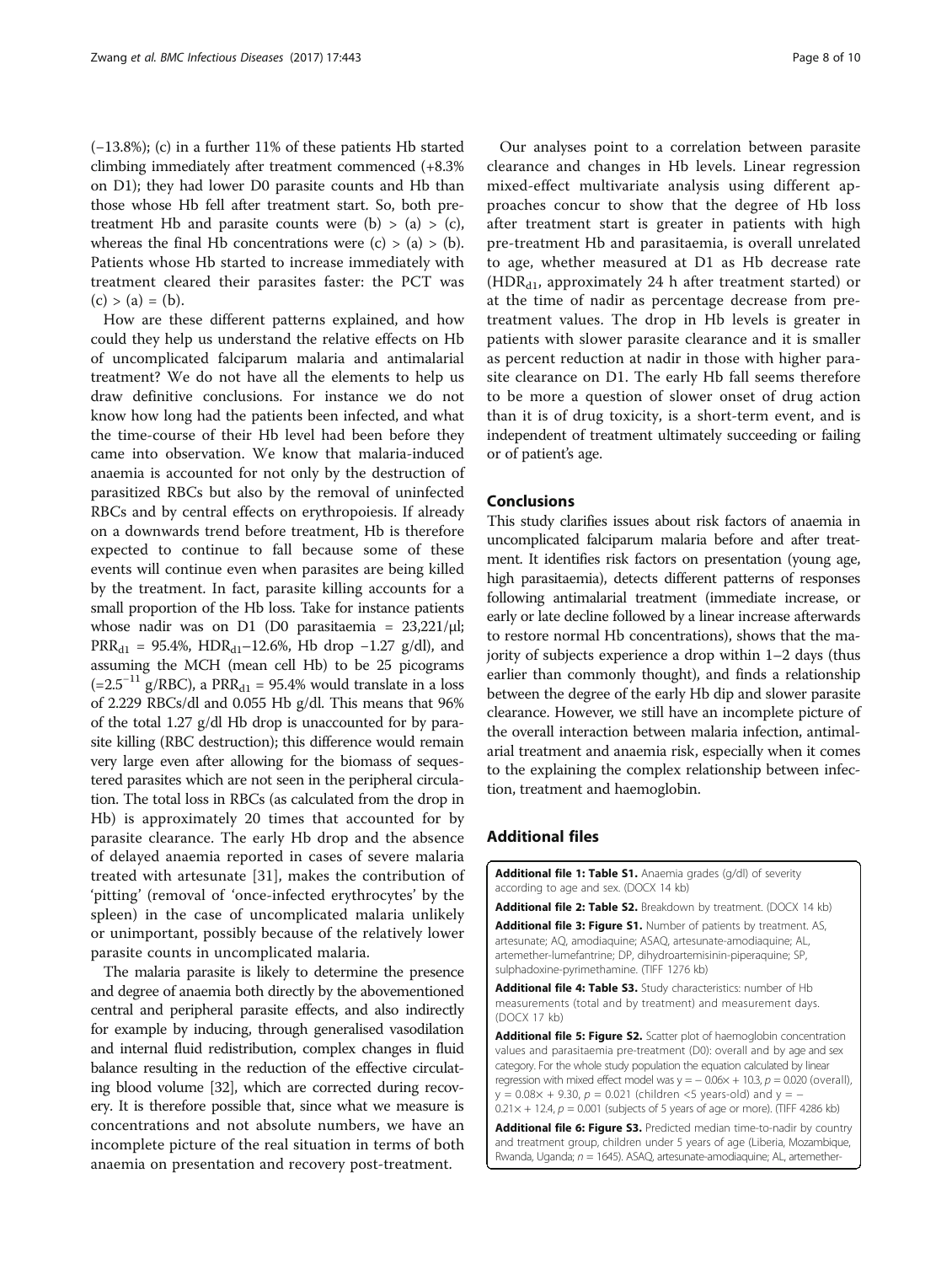<span id="page-8-0"></span>lumefantrine; DP, dihydroartemisinin-piperaquine; Parasite density was expressed in geometric mean (μl). (TIFF 2364 kb)

[Additional file 7: Figure S4.](dx.doi.org/10.1186/s12879-017-2530-6) Mean haemoglobin values according to each patient's anaemia status on admission, children under 5 years old (Liberia, Mozambique, Rwanda, Uganda;  $n = 1645$ ). (TIFF 1913 kb)

#### Abbreviations

ACT: Artemisinin combination therapy; AL: Artemether-lumefantrine; AOR: Adjusted risks; AQ: Amodiaquine; AS: Artesunate; AS + SP: Artesunate plus sulphadoxine/pyrimethamine; CI: Confidence intervals; DP: Dihydroartemisininpiperaquine; Hb: Haemoglobin; HDRd1: Haemoglobin decrease rate by Day 1; IPD: Individual participant-level database; PCT: Parasite clearance time; PRRd1: Parasite reduction rate by Day 1; RCT: Randomized controlled trials; T<sub>n</sub>, time-to-nadir

#### Acknowledgements

Heartfelt thanks to Lucio Luzzatto for critically reviewing the manuscript. We thank all the participants in the cohorts used in this study and also the research teams involved. PO is a staff member of the WHO; the authors alone are responsible for the views expressed in this publication and they do not necessarily represent the decisions, policy or views of the WHO.

#### Funding

JZ received a grant from TDR (UNICEF/UNDP/WB/WHO Special Programme for Research & Training in Tropical Diseases) and DNDi (Drugs for Neglected Diseases initiative) to do this analysis. DNDi is an independent, not-for-profit product development partnership working to research and develop new and improved treatments for neglected diseases. DNDi sponsored two of the trials but had no role in the design and conduct of the analysis, interpretation of results of the manuscript.

The Mali study was supported by European and Developing Countries Clinical Trial Partnership (EDCTP) fellowship [Grant to AAD # 2004.2.C.f1] and by Sanofi Aventis [ARTEN-L-00848] who provided the monitoring services, the study insurance, the study drugs and the biological parameters assessment machines.

#### Availability of data and materials

All data supporting our findings can be found in all the respective publications of the studies included in the analysis.

#### Authors' contributions

The corresponding author had full access to all the data and had final responsibility for the decision to submit for publication. JZ, PO designed the analysis, interpreted the data and prepared the manuscript; JZ pooled and analysed the data. All authors (JZ, UA, JLN, AAD, GD, AM, CK, PLO) read and approved the final manuscript.

#### Competing interests

The authors declare that they have no competing interests.

#### Consent for publication

Patients' consent for publication was obtained in every study and can be found in the corresponding publications included in this analysis.

#### Ethics approval and consent to participate

Ethical clearance was obtained in every study and can be found in the corresponding publications included in this analysis. Patients' consent to participate was obtained in every study and can be found in the corresponding publications included in this analysis.

#### Publisher's Note

Springer Nature remains neutral with regard to jurisdictional claims in published maps and institutional affiliations.

#### Author details

<sup>1</sup>Independent Researcher, Mae Sot, Thailand. <sup>2</sup>Medical Research Council Unit, Fajara, Banjul, The Gambia. <sup>3</sup>London School of Hygiene and Tropical Medicine, London, UK. <sup>4</sup>Institute of Tropical Medicine, Antwerp, Belgium.<br><sup>5</sup>Department of Parasitology, Faculty of Medicine, Cheikh Anta Diop Department of Parasitology, Faculty of Medicine, Cheikh Anta Diop

University, Dakar, Senegal. <sup>6</sup>Malaria Research and Training Center Department of Epidemiology of Parasitic Diseases, Faculty of Pharmacy, University of Science, Techniques and Technologies of Bamako, Bamako, Mali. <sup>7</sup> Department of Medicine, University of California San Francisco, San Francisco, California, USA. <sup>8</sup>Department of Microbiology, Tumor and Cell Biology, Karolinska Institutet, Stockholm, Sweden. <sup>9</sup>Department of Women's and Children's Health, International Maternal and Child Health (IMCH), Uppsala University, Uppsala, Sweden. <sup>10</sup>Swiss Tropical and Public Health Institute, Basel, Switzerland. <sup>11</sup>University of Basel, Basel, Switzerland. <sup>12</sup>Special Programme for Research & Training in Tropical Diseases (WHO/TDR), 20 Avenue Appia, 1211 Geneva, Switzerland. <sup>13</sup>Centre for Tropical Medicine and Global Health, Nuffield Department of Medicine, University of Oxford, Churchill Hospital, OX37LJ, Oxford, UK.

# Received: 23 August 2016 Accepted: 6 June 2017<br>Published online: 23 June 2017

#### References

- 1. Perkins DJ, Were T, Davenport GC, Kempaiah P, Hittner JB, et al. Severe malarial anemia: innate immunity and pathogenesis. Int J Biol Sc. 2011;7: 1427–42.
- 2. Krystal JE, Hansen DS, van Rooijen N, Buckingham LA, Schofield L. Severe malarial anemia of low parasite burden in rodent models results from accelerated clearance of uninfected erythrocytes. Blood. 2006;107:1192–9.
- 3. World Health Organisation: Guidelines for the treatment of malaria. Third edition (2015) [http://apps.who.int/iris/bitstream/10665/162441/1/9789241549127\\_eng.pdf](http://apps.who.int/iris/bitstream/10665/162441/1/9789241549127_eng.pdf). Accessed 12/01/2016.
- 4. Finaurini S, Ronzoni L, Colancecco A, Cattaneo A, Cappellini MD, et al. Selective toxicity of dihydroartemisinin on human CD34+ erythroid cell differentiation. Toxicology. 2010;276:128–34.
- 5. Rehman K, Lötsch F, Kremsner PG, Ramharter M. Haemolysis associated with the treatment of malaria with artemisinin derivatives: a systematic review of current evidence. Int J Infect Dis. 2014;29:268–73.
- 6. Adjuik M, Agnamey P, Babiker A, Borrmann S, Brasseur P, et al. Amodiaquineartesunate versus amodiaquine for uncomplicated Plasmodium falciparum malaria in African children: a randomised, multicentre trial. Lancet. 2002;359: 1365–72.
- 7. Olliaro P, Nevill C, LeBras J, Ringwald P, Mussano P, et al. Systematic review of amodiaquine treatment in uncomplicated malaria. Lancet. 1996;348: 1196–201.
- 8. Sinclair D, Zani B, Donegan S, Olliaro P, Garner P. Cochrane Database Syst Rev. 2009;8:CD007483. Review
- 9. Sirima SB, Tiono AB, Gansane A, Diarra A, Ouedraogo A, et al. The efficacy and safety of a new fixed-dose combination of amodiaquine and artesunate in young African children with acute uncomplicated Plasmodium falciparum. Malar J. 2009;8:48.
- 10. Gasasira AF, Kamya MR, Achan J, Mebrahtu T, Kalyango JN, et al. High risk of neutropenia in HIV-infected children following treatment with artesunate plus amodiaquine for uncomplicated malaria in Uganda. Clin Infect Dis. 2008;46:985–91.
- 11. Zwang J, Ndiaye JL, Djimdé A, Dorsey G, Mårtensson A, et al. Comparing changes in haematologic parameters occurring in patients included in randomized controlled trials of artesunate-amodiaquine vs single and combination treatments of uncomplicated falciparum in sub-Saharan Africa. Malar J. 2012;11:25.
- 12. Bethell D, Se Y, Lon C, Socheat D, Saunders D, et al. Dose-dependent risk of neutropenia after 7-day courses of artesunate monotherapy in Cambodian patients with acute Plasmodium falciparum malaria. Clin Infect Dis. 2010;51: e105–14.
- 13. Four Artemisinin-Based Combinations (4ABC) Study Group. A head-tohead comparison of four artemisinin-based combinations for treating uncomplicated malaria in African children: a randomized trial. PLoS Med. 2011;8:e1001119.
- 14. Djimdé AA, Fofana B, Sagara I, Sidibe B, Toure S, Dembele D, Dama S, Ouologuem D, Dicko A, Doumbo OK (2008) Efficacy, safety, and selection of molecular markers of drug resistance by two ACTs in Mali: am J Trop med Hyg 78:455-461.
- 15. Dorsey G, Staedke S, Clark TD, Njama-Meya D, Nzarubara B, et al. Combination therapy for uncomplicated falciparum malaria in Ugandan children: a randomized trial. JAMA. 2007;297:2210–9.